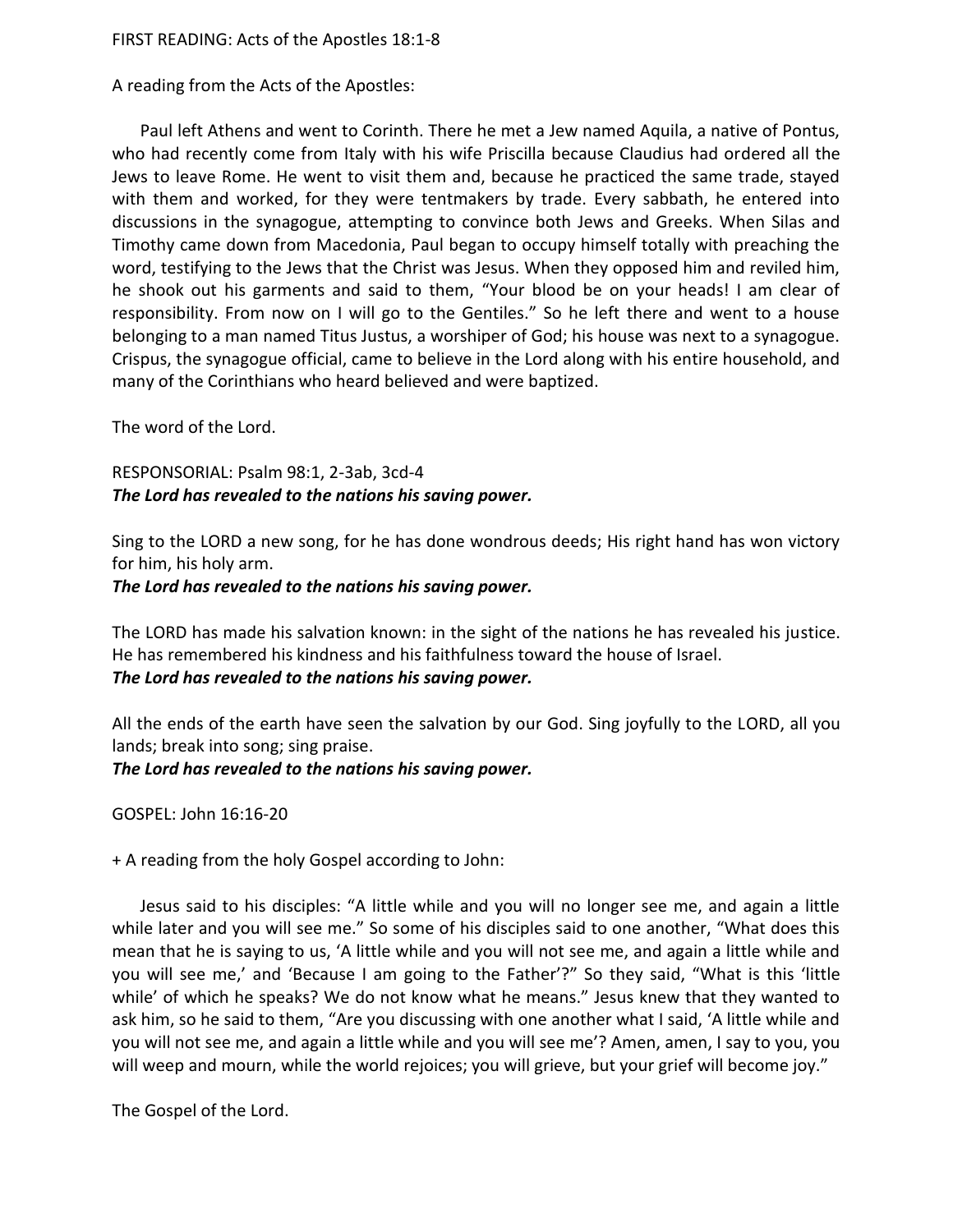# **Reflection for the 6th Tuesday of Easter**

This is the first Tuesday morning mass that I have had in a while. My homilette I will deliver live. I'm a bit excited.

This first reading, on the surface, has always seemed an enigma. The jailor was ready to kill himself when he thought his prisoners had escaped. So why did he let them out of jail and into his home? If they had escaped, that was his fault. Paul and Barnabas showed him honor and respect by staying in place. He didn't lose face. Inviting them into his home was an act of hospitality on his part in response to their respect. Since he was in the jail too, he heard their prayers and songs. They had influenced and impressed him with their faith.

Earthquakes are common in the Middle East. The miraculous nature of its occurrence was not the point of the story. The witness to faith in Paul and Barnabas is key. They were unafraid to preach to a hostile audience. They were willing to be beaten and held overnight in jail for being a public nuisance. They would have been let go in the morning anyway. This was a local jail not a prison.

The jailor and his whole household received the gift of faith and as a result. Paul and Barnabas baptized them all. These stories tell the tale of a growing and dynamic faith. This was a story of how the Holy Spirit worked through them and within the new believers. The apostles' Acts were the result of the Act of God. That there's no mention of any ramifications of the jailor's action proves the point.

Is there any application for this success story for us? Paul and Barnabas were attacked by a mob, beaten and held in jail overnight. Yet they won over a family to the faith. Who would know that the Spirit was at work working through this painful experience? Did Paul and Barnabas have the sense that this hardship was a gift of God? Maybe in hindsight. Can we search for the grace of God amid our troubles? They may not be troubles at all but an opportunity to glimpse God.

What is Jesus' basic message in John's gospel today? There can be hope hiding in grief. Jesus was in the process of saying good bye to his lads. Jesus has imparted what he knows will happen as a result of his passion and death; resurrection, return to the Father and the coming of the Holy Spirit. Remember the eleven were yet to experience these things. They only saw the death of Jesus coming; doom and gloom not hope. Jesus intended his prescience to give the disciples a way to cope in their grief. Perhaps Jesus does the same for us, if we look and listen for him.

We have a pretty good idea of what sin, righteousness and condemnation are. Righteousness is being good, sin is being bad and condemnation is the result of sin. That's not the way Jesus used them. Sin is having no faith. Since faith is a gift from God that we receive unbidden, what do we make of this definition? The early Church expected all of Judaism to embrace Jesus. That has never happened. As a matter of fact, after the year 70, of the Common Era, believers in Jesus were excluded from synagogues. This marked the end of Christianity being another form of Judaism. The first people to persecute Christians were Jewish. St. Paul did so before his conversion. This is the context of Jesus' prediction. Jesus focused on the sin, here, not the sinners. Sin prevented faith. Sin exists in part of us all.